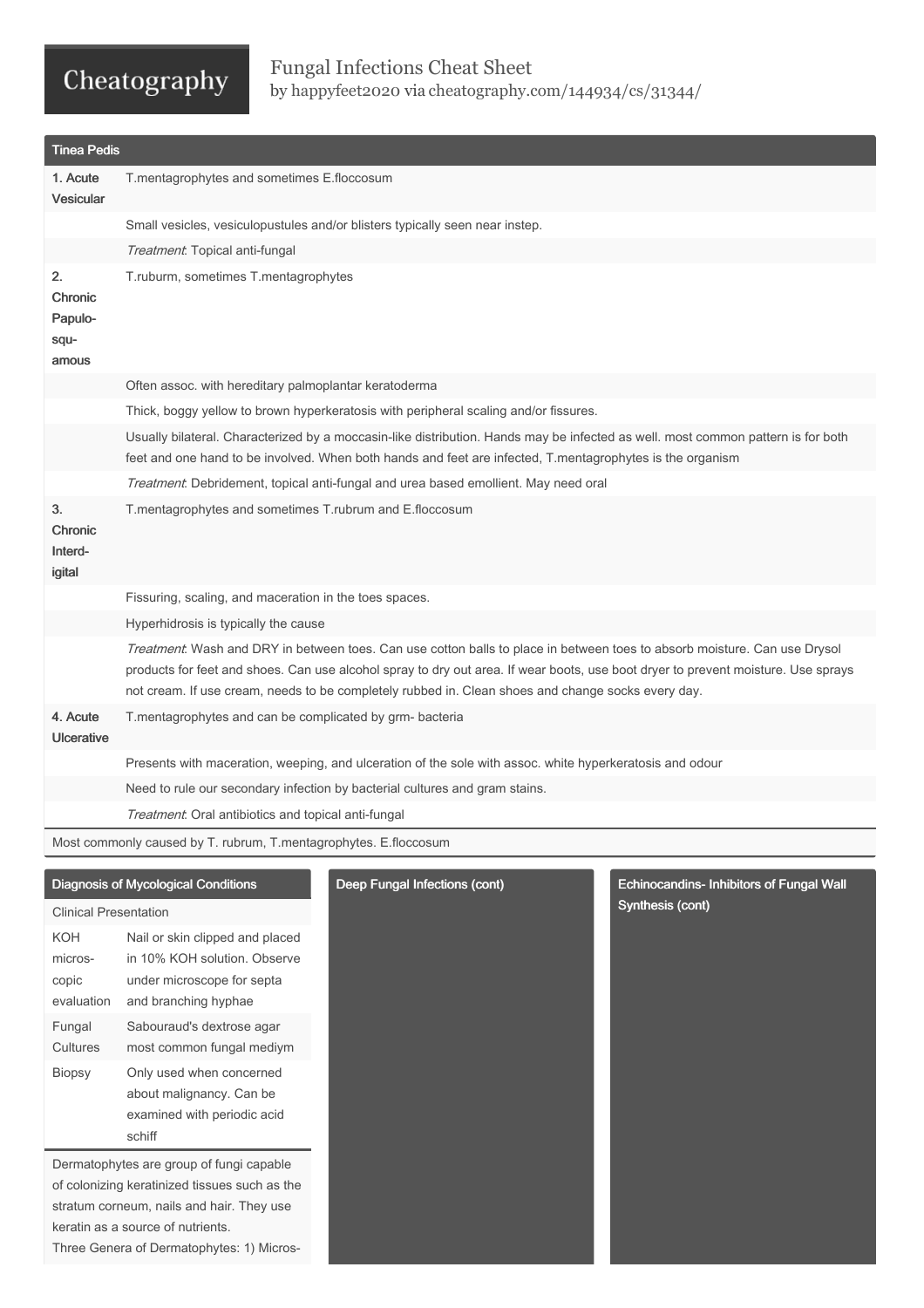#### porum 2) Trichophyton 3) Epidermophyton

| <b>Deep Fungal Infections</b> |                                                                                                              |  |
|-------------------------------|--------------------------------------------------------------------------------------------------------------|--|
| Majocchi's<br>Granuloma       | caused by T.rubrum                                                                                           |  |
|                               | Starts as a fungal folliculitis<br>and spreads into the dermis<br>where it forms an inflam-<br>matory nodule |  |
|                               | clinically, there is a erythe-<br>matous plaque with indistinct<br>borders and no central<br>clearing        |  |
|                               | Oral therapy is necessary                                                                                    |  |
| Sporotric-<br>hosis           | Secondary to sporothrix<br>schenckij                                                                         |  |
|                               | introduced into the dermis<br>traumatically from thorns or<br>splinters with the conidia                     |  |
|                               | Happens in gardeners                                                                                         |  |
|                               |                                                                                                              |  |

|                              | Starts as a papule that becomes<br>a painless ulcer with a ragged<br>undermined red border. May<br>follow lymphatics so wont<br>respond to a topical. |
|------------------------------|-------------------------------------------------------------------------------------------------------------------------------------------------------|
|                              | Tx: potassium iodide PO,<br>Amphotericine B IV, PO itraco-<br>nazole or terbinafine                                                                   |
| Chromo<br>blasto-<br>mycosis | Caused by species pf phialo-<br>phora, fonsecaea and clados-<br>porium                                                                                |
|                              | Nodule develops and ulcerates<br>followed by scales, crust and<br>scarring and keloid formation                                                       |
|                              | Tx: local heat, same as for<br>sporotrichosis. Need to consult<br>with infectious disease specialist                                                  |
| <b>Stability</b>             | Polyenes- Inhibitors of Fungal Membrane                                                                                                               |
| <b>MOA of</b>                | Binds to ergosterol and                                                                                                                               |
| Nystatin:                    | produced channels/pores that<br>alter fungal membrane permea-<br>bility -> leakage of cell contents<br>-> cell death                                  |
| Nystatin<br>Cream            | mitte: 15g or 30g tube or 450g<br>jar, sig: apply to affected areas<br>of skin on feet twice a day for<br>four weeks                                  |

#### Echinocandins- Inhibitors of Fungal Wall Synthesis

MOA Target fungal cell wall synthesis by inhibiting synthesis of B-(1,3)-D glucans (a key component in the fungal cell wall). Disruption of cell wall integrity -> osmotic stress -> lysis of fungal cell -> fungal cell death

### By happyfeet2020

Published 11th April, 2022. Last updated 29th March, 2022. Page 2 of 5.

Sponsored by ApolloPad.com Everyone has a novel in them. Finish Yours! <https://apollopad.com>

[cheatography.com/happyfeet2020/](http://www.cheatography.com/happyfeet2020/)

**Ciclopirox** (Topical)

applied twice a day to affected areas of skin for 4 weeks. Good for dermatophyte and candida infections of the skin 1% lotion (loprox) mitte: 60ml bottle sig: applied twice a day to affected areas of skin for 4 weeks Nail Lacquer 8% (Penlac) mitte: 6.6ml bottle with brush applicator sig: apply once a day to all affected nails for 6-9 months. Remove build up with alcohol or nail polish remover every 7-10 days. Loprox and penlac are good for skin and nails MOA: Chelates metal ions in fungal membrane which increase fungal cell membrane permeability (inhibits membrane transfer system by interrupting na/K/ATPase) -> fungal cell death Effective against some bacteria exerts anti inflammatory activity by inhibiting 5-lipoxyg‐ enase and COX enzymes Tolnaftate topical: OTC powder (tinactin), gel and cream. unknown MO. Good for tinea versicolour and mild dermatophytes infections of skin

1% cream, mitte: 45g tube sig: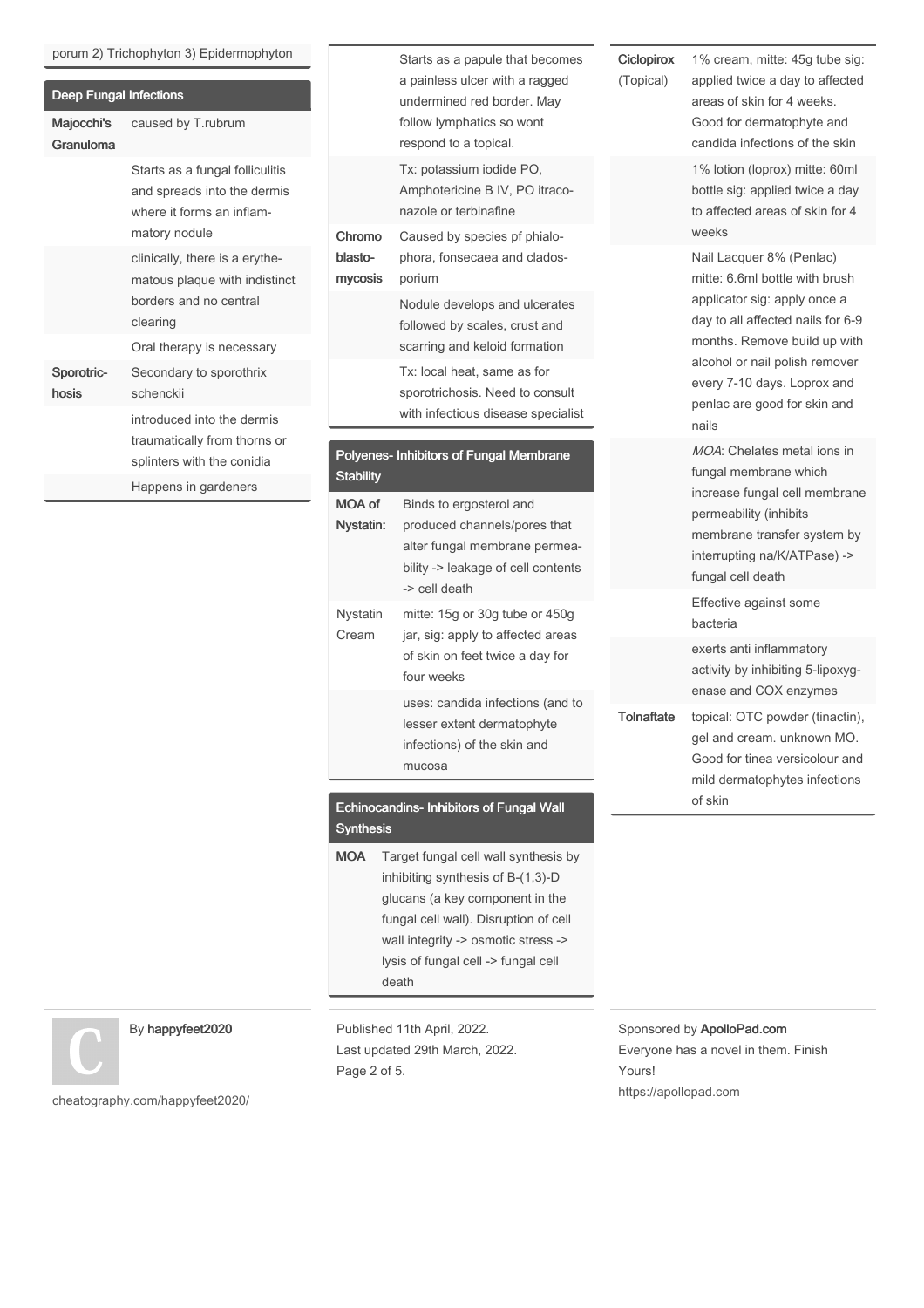### Fungal Infections Cheat Sheet by [happyfeet2020](http://www.cheatography.com/happyfeet2020/) via [cheatography.com/144934/cs/31344/](http://www.cheatography.com/happyfeet2020/cheat-sheets/fungal-infections)

| <b>Echinocandins-Inhibitors of Fungal Wall</b> |  |
|------------------------------------------------|--|
| Synthesis (cont)                               |  |

| <b>Undec</b> | topical: OTC power (desenex),   |  |  |
|--------------|---------------------------------|--|--|
| ycline       | cream, spray (tolcylen) Unknown |  |  |
| Acid         | MOA. Used as preventative or    |  |  |
|              | adjunct. Uses: candida and mild |  |  |
|              | dermatophyte infections of skin |  |  |

Routine debridement will help decrease fungal load and help with drug penetration !!

| <b>Tinea Ungium/ Onychmycosis</b>                                              |                                                    |
|--------------------------------------------------------------------------------|----------------------------------------------------|
| Caused by:                                                                     | E.floccosum,<br>T.rubrum.<br>T.mentagr-<br>ophytes |
| Toe nail infections may<br>seem chronic and<br>resistant to therapy due<br>to: | 1. Footgear<br>occlusion                           |
|                                                                                | 2. Nail trauma                                     |
|                                                                                | 3. Decreased<br>circulation                        |
|                                                                                | 4. Endogenous<br>re-infection                      |

| <b>Other Fungal Infections</b> |                                                                                                                                |  |  |
|--------------------------------|--------------------------------------------------------------------------------------------------------------------------------|--|--|
| Candid-                        | candida albicans is a yeast                                                                                                    |  |  |
| iasis                          | fungus                                                                                                                         |  |  |
|                                | Clinical manifestations: Intert-<br>rigo, OM, tinea pedis, follic-<br>ulitis, paronychia                                       |  |  |
| Candidal<br>Paronychia         | Treatment for 4-6 weeks w/<br>topical imidazoles, nystatin,<br>ciclopirox or terbinafine                                       |  |  |
| Tinea<br>Versicolour           | Caused by Malassezia furfur<br>(yeast)                                                                                         |  |  |
|                                | characterized by hypopi-<br>gmented and/or hyperpigm-<br>ented macules w/ a fine scale<br>localized to the trunk and<br>thighs |  |  |



[cheatography.com/happyfeet2020/](http://www.cheatography.com/happyfeet2020/)

### Other Fungal Infections (cont)

Usually found in lipic rich areas and releases an acid that impacts melanin Tx: topical azole cream/shampoo, terbin‐ afine gel, selenium sulfide,cicloppirox Oral Tx: fluconazole, itraconazole. Oral terbinafine is not effective

#### **PREVENTION**

| 1.                                  | 2. Prevent excessive moisture-      |  |
|-------------------------------------|-------------------------------------|--|
| Keep                                | don't let skin get excessively wet, |  |
| skin                                | change socks and wet shoes. Dry     |  |
| intact                              | thoroughly after shower             |  |
| (prote-                             |                                     |  |
| cted)                               |                                     |  |
| 3. Avoid contamination- wear shower |                                     |  |

shoes. Put socks on first, disinfect shoes and bathtub

Inhibitors of the Ergosterol Synthesis Pathway



#### Allylamines

MOA: Inhibit squalene epoxidase and prevents formation of lanosterol from squalene. lanosterol is needed for production of ergosterol which is needed for normal structure and function of plasma membrane. Accumulation of squalene which is a toxic metabolite will occur, making these drugs fungicidal

Published 11th April, 2022. Last updated 29th March, 2022. Page 3 of 5.

Sponsored by ApolloPad.com Everyone has a novel in them. Finish Yours! <https://apollopad.com>

#### Allylamines (cont)

| Oral<br>Terbin-<br>afine            | Hepatic CYP metabolism, renal<br>excretion (inactive). Highly lipid<br>soluble so penetrates through<br>nails. However, benefits do not<br>outweigh risk for tx of OM.                                  |
|-------------------------------------|---------------------------------------------------------------------------------------------------------------------------------------------------------------------------------------------------------|
|                                     | Pulse dosing is effective as it is<br>less overall drug so better on liver<br>and less costly                                                                                                           |
| <b>Topical</b><br>Terbin-<br>afine: | 1% cream or gel or 1% spray,<br>mitte: 15g or 30g, tube or 30ml for<br>spray sig: apply to affected areas<br>of skin on feet once or twice a<br>day                                                     |
|                                     | Uses: tinea pedis (dematoph-<br>ytes), tinea corporis, tinea cruris                                                                                                                                     |
| Oral<br>Terbin-<br>afine:           | Daily dosing: 250mg tablets mitte:<br>84 tablets sig: one tablet po daily<br>for 12 weeks (LFT and CBC<br>baseline lab tests with repeat at<br>4-6 weeks)                                               |
|                                     | Pulse dosing: 250mg tablets,<br>mitter: 42 tablets sig: two tables<br>po daily for 1 week followed by 3<br>weeks off for three months then<br>mitte 7 tablets sig: one tablet po<br>daily for 7-21 days |
|                                     | Uses: OM, tinea pedis(dermat-<br>ophytes)/capitis/cruris/corporis,<br>and systemic fungal and candida<br>infections                                                                                     |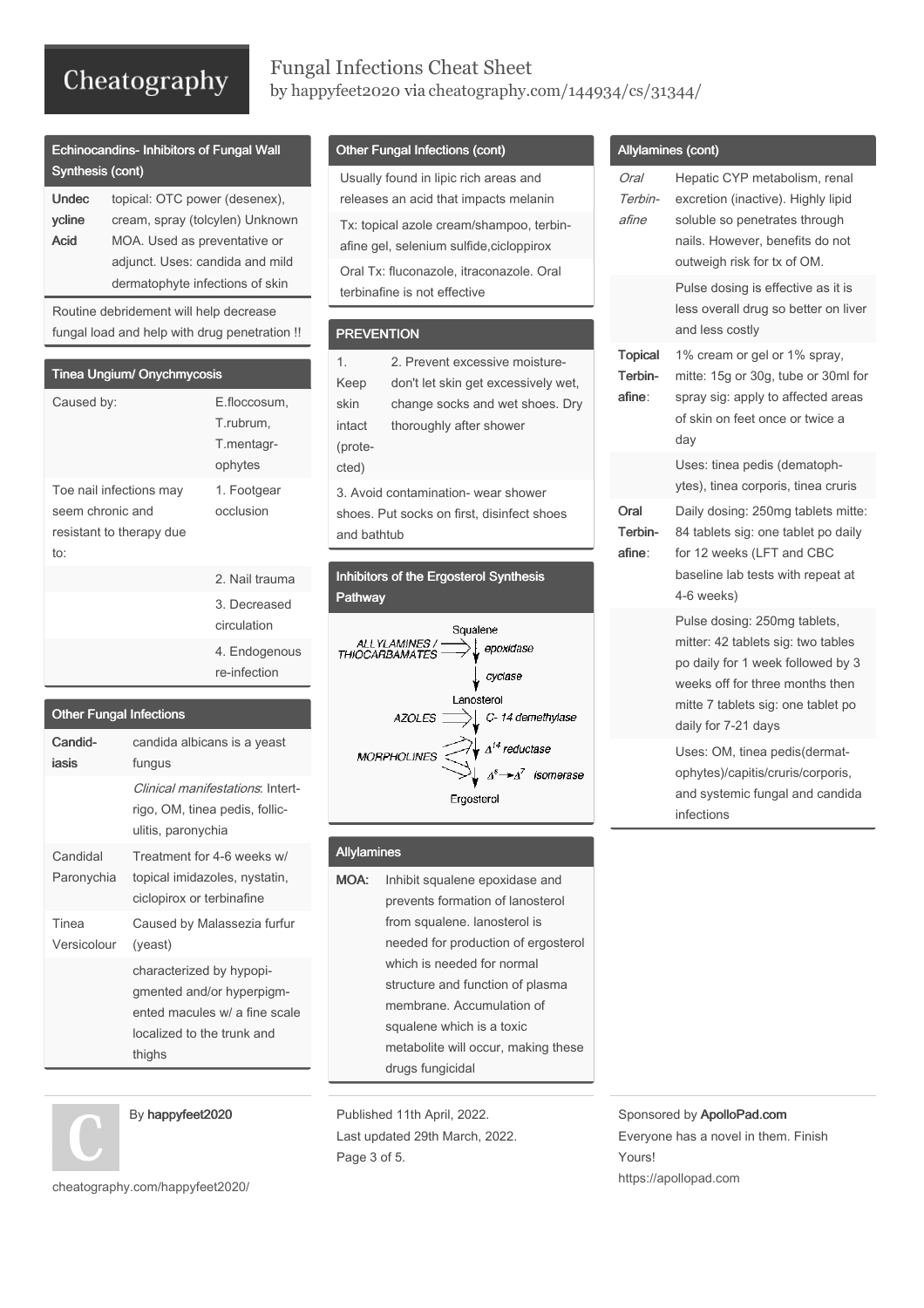## Fungal Infections Cheat Sheet by [happyfeet2020](http://www.cheatography.com/happyfeet2020/) via [cheatography.com/144934/cs/31344/](http://www.cheatography.com/happyfeet2020/cheat-sheets/fungal-infections)

| Allylamines (cont)                                                                                                                                                                                                                      |                                                   |                                                                                                                                                                                                                        |                                                                                                                                |                                                                                                                                                             |                                                                                                                                                                                       |
|-----------------------------------------------------------------------------------------------------------------------------------------------------------------------------------------------------------------------------------------|---------------------------------------------------|------------------------------------------------------------------------------------------------------------------------------------------------------------------------------------------------------------------------|--------------------------------------------------------------------------------------------------------------------------------|-------------------------------------------------------------------------------------------------------------------------------------------------------------|---------------------------------------------------------------------------------------------------------------------------------------------------------------------------------------|
| Contraindicated in pts with<br>liver disease or renal<br>impairment<br>side effects: Hepatotoxicity,<br>neutropenia, GI upset, skin<br>reactions, taste/smell distur-<br>bances, renal and liver function                               |                                                   | After many years, keratiniz-<br>ation of the distal nail bed<br>occurs with loss of the nail<br>grooves. Proximal nail plate<br>then appears as a thick<br>mound w/ neglected care, a<br>ram's horn deformity develops | Compli                                                                                                                         |                                                                                                                                                             | Nails are thick, white-yellow or<br>entire nail plate is involved often<br>with paronychia, inflammation<br>Permanent nal matrix or nail bed                                          |
| impairment<br>increase in serum transa-<br>minase levels, symptomatic                                                                                                                                                                   |                                                   | non dermatophytes such as<br>aspergillus niger can also<br>cause OM (ddx is pseudo-<br>monas infection)                                                                                                                |                                                                                                                                |                                                                                                                                                             | secondary bacterial infection,                                                                                                                                                        |
| majority of cases resolve within<br>3-6mos of stopping meds<br>warfarin and other CYP<br>metabolism drugs, cimetidine,<br>azole antifungals, TCAs, SSRI,<br>beta blockers, opioids, MAO<br>inhibitors, anti-arrythmics (ie<br>digoxin), | 2.<br>Proximal<br>Subungual<br>Onycho-<br>mycosis | Occurs secondary to fungi<br>entering the proximal nail fold<br>and then the matrix and nail<br>plate.                                                                                                                 | <b>MOA:</b>                                                                                                                    | Inhibit 14a-sterol<br>demethylase and<br>prevent formation of<br>ergosterol by<br>preventing<br>lanosterol<br>conversion to<br>ergosterol. Fungis-<br>tatic |                                                                                                                                                                                       |
|                                                                                                                                                                                                                                         |                                                   | infection involves the nail<br>plate but the nail surface is<br>intact                                                                                                                                                 |                                                                                                                                |                                                                                                                                                             |                                                                                                                                                                                       |
| <b>Types of Onychomycosis</b><br>Most common OM and<br>most common organism is<br>T.rubrum                                                                                                                                              | 3. White                                          | plate then onycholysis. Nail<br>appears white and fluid may<br>accumulate under nail<br>Due to T.mentagrophytes                                                                                                        |                                                                                                                                |                                                                                                                                                             | 1% cream mitte: 15g<br>or 30g tubes or 500g<br>tub sig: apply to<br>affected areas on                                                                                                 |
| Fungal penetrates distal<br>hyponychium or lateral nail<br>fold region<br>Starts with subungual<br>debris, yellowing and                                                                                                                | Onycho-<br>myocosis                               |                                                                                                                                                                                                                        |                                                                                                                                |                                                                                                                                                             | feet twice a day for<br>four weeks.<br>Uses: superficial                                                                                                                              |
|                                                                                                                                                                                                                                         |                                                   | plate. Nails are dry, soft,<br>powdery white                                                                                                                                                                           |                                                                                                                                | fungal and candida<br>infections of stratum<br>corneum and                                                                                                  |                                                                                                                                                                                       |
|                                                                                                                                                                                                                                         |                                                   | Topical may work early on as<br>it is on the nail plate                                                                                                                                                                |                                                                                                                                |                                                                                                                                                             | squamous mucosa<br>(not good for hair<br>and nails)                                                                                                                                   |
|                                                                                                                                                                                                                                         | Candidal<br>Onycho-<br>mycosis                    |                                                                                                                                                                                                                        |                                                                                                                                |                                                                                                                                                             | 2% cream or 2%<br>spray mitte: 30g<br>tube or 85g cans for<br>spray sig: apple to                                                                                                     |
|                                                                                                                                                                                                                                         | liver injury occurs rarely,<br>onycholysis        | Superficial<br>4.                                                                                                                                                                                                      | Types of Onychomycosis (cont)<br>Debris develops under nail<br>Fungi infect the superficial nail<br>Caused by candida albicans | cations<br>Azoles                                                                                                                                           | Types of Onychomycosis (cont)<br>yellow-brown<br>and toe tip vesiculation<br>changes, subungual ulceration,<br>possibly gangrene<br>Clotrimazole<br>(Topical)<br>Miconazole (Topical) |

uses: same as clotri‐ mazole

a day for four weeks

By happyfeet2020

[cheatography.com/happyfeet2020/](http://www.cheatography.com/happyfeet2020/)

Published 11th April, 2022. Last updated 29th March, 2022. Page 4 of 5.

Sponsored by ApolloPad.com Everyone has a novel in them. Finish Yours! <https://apollopad.com>